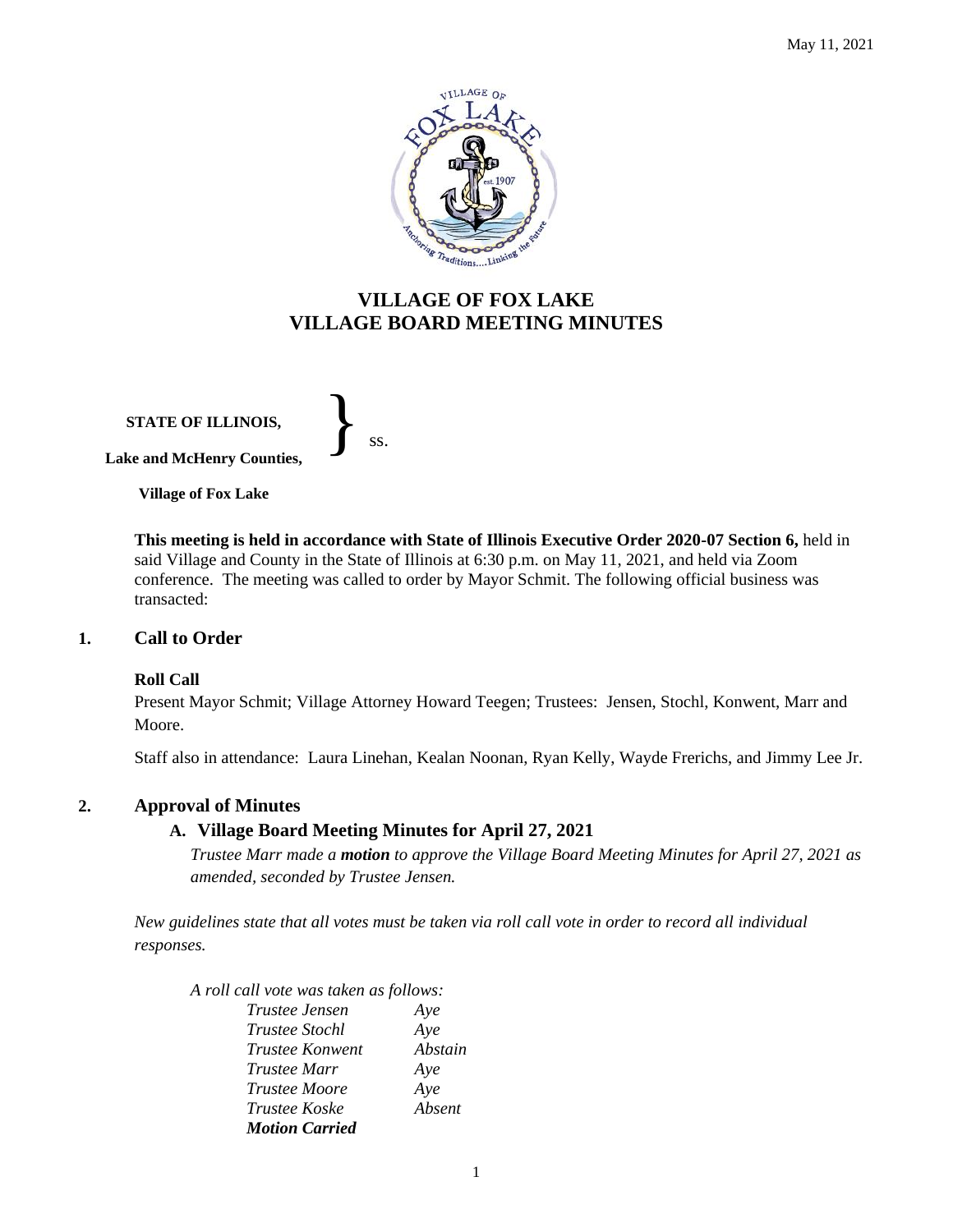# **3. Approval of the Warrant**

*Trustee Konwent made a motion to approve the Expenditures/Warrants/Transfers for April 27, 2021 in the amount of \$1,842,876.77, Seconded by Trustee Moore.*

> *A roll call vote was taken as follows: Trustee Jensen Aye Trustee Stochl Aye Trustee Konwent Aye Trustee Marr Aye Trustee Moore Aye Trustee Koske Absent Motion Carried*

# **4. Special Business (Appointments, Swearing In Ceremonies, Proclamations)**

# **A. Anchor Award Recipient – Grant Community High School NHS**

*Mayor presented Grant NHS with the Anchor Award. This is the second time Grant has received this award. Mayor said he is very proud of the NHS students and with people like them, the future looks good.* 

#### **B. 2021 – 2022 Appointments**

*Trustee Konwent made a motion to approve the 2021 – 2022 appointments, Seconded by Trustee Jensen.*

> *A roll call vote was taken as follows: Trustee Jensen Aye Trustee Stochl Aye Trustee Konwent Aye Trustee Marr Aye Trustee Moore Aye Trustee Koske Absent Motion Carried*

*The following positions were sworn in: Mayor, Village Clerk, Village Trustees, Planning and Zoning Chairman, Finance Director and Chief of Police.*

# **5. Village President's Report**

# **A. MS4 Program and Reporting Presentation**

*Michael Warner from Gewalt Hamilton presented the annual report to improve water quality which is needed to meet IEPA reporting requirements. The MS4 permit occurs on a 5-years cycle and requires a new adoption of the Stormwater Management Plan.* 

# **6. Village Administrator's Report**

*There is none.*

# **7. Village Attorney Report**

*There is none.*

# **8. Village Treasurer's Report**

*There is none.*

# **9. Preliminary Audience Comments (on Agenda Items Only)**

*There are none.*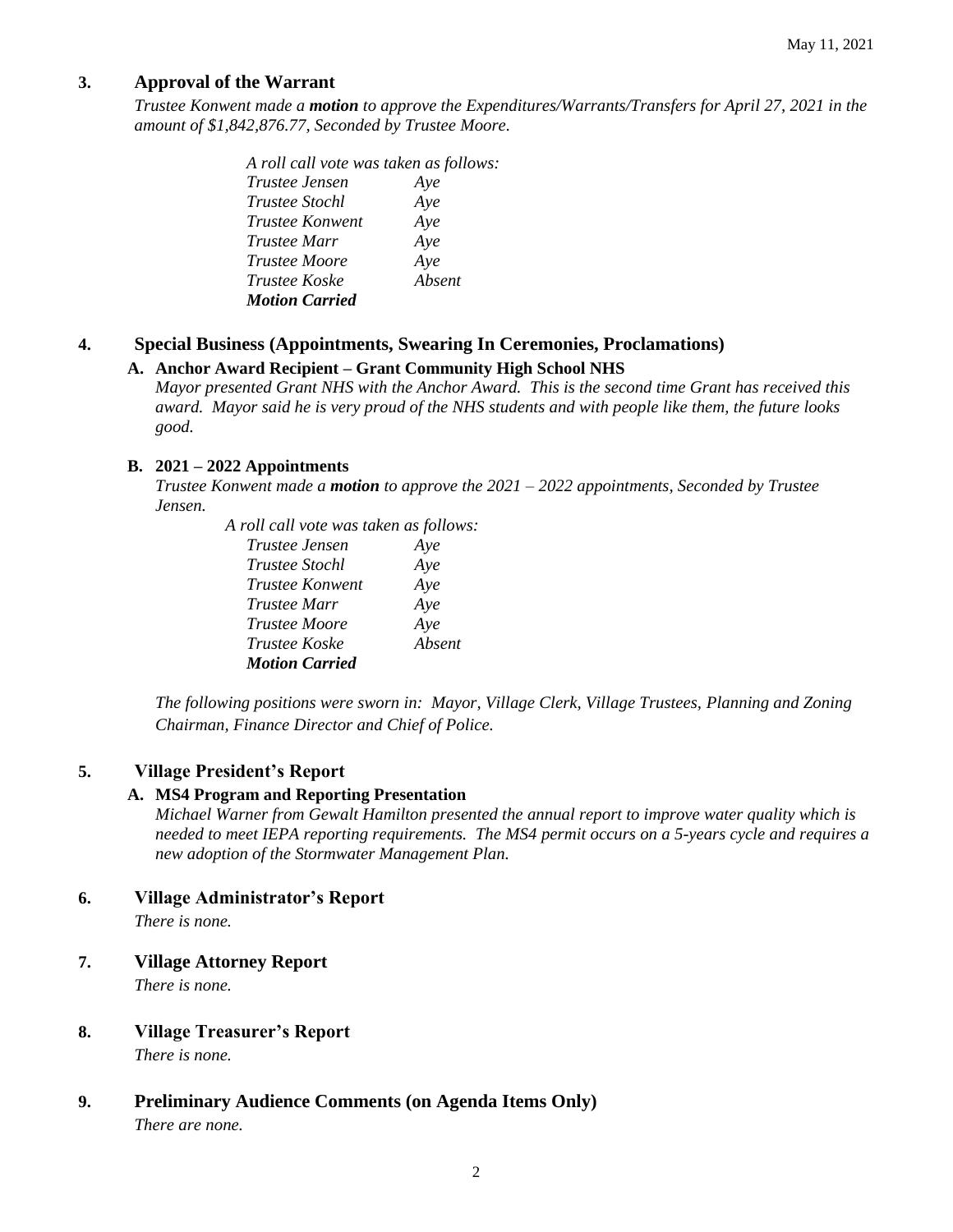# **10. Motion to Recess to Committee of the Whole Meeting**

*Trustee Konwent made a motion to recess to the Committee of the Whole, seconded by Trustee Jensen.* 

*A roll call vote was taken as follows:* 

| Trustee Jensen        | Aye    |
|-----------------------|--------|
| <i>Trustee Stochl</i> | Aye    |
| Trustee Konwent       | Aye    |
| Trustee Marr          | Aye    |
| <i>Trustee Moore</i>  | Aye    |
| Trustee Koske         | Absent |
| <b>Motion Carried</b> |        |

#### **A. Strategic Planning Team Reports**

*Mayor asked for comments and there were none.* 

#### **11. New Business**

**A. Resolution 2021-R-17: A Resolution Authorizing Change Order No. 2 on the Nippersink Blvd Reconstruction Project**

*Change order for a back pitch storm sewer by the Village Bakery. The cost of the sewer is \$11K, which was in the budget. However, flaggers are needed at the railroad crossing and that will cost an additional \$2,500.* 

- **B. Resolution 2021-R-24: A Resolution Approving Work Order No. W067 with Trotter & Associates, Inc. For Engineering Services for the 2021 Sanitary Sewer Lining Program** *This is for lining 4,400 linear feet by Dollar General and Lakefront Park. Cost is \$13,100.*
- **C. Resolution 2021-R-26: A Resolution Authorizing the Execution of a Settlement Agreement and Release with Joel Kennedy Construction Corp. Relating to the Fox Lake Interconnect Project**

*Jim Ferolo spoke about this resolution. This relates to a pending lawsuit of four change orders that occurred during Phase 1 of the Interconnect Project. This resolution authorized payment of \$300K to close out those change orders.* 

**D. Resolution 2021-R-27: A Resolution Authorizing the Execution of Change Orders No. 7 and No. 8 on the Fox Lake Interconnect Project**

*This resolution is related to C above. These are change order documents stating the contractor will provide all documentation. In addition, there is \$154K due in retainage, bringing the total pay out to \$454K.* 

**E. Resolution 2021-R-28: A Resolution Authorizing the Mayor to Sign a Contract for Easement and Accept an Easement Grant Related to Installation of a Sidewalk Along the West Side of U.S. Route 12 from Kings Island Road to Grand Avenue** 

*This is for the Watts property sidewalk. There is an agreement to pave the aprons as a settlement for the easement.* 

**F. Ordinance 2021-10: An Ordinance Amending the Intergovernmental Agreement Establishing the Solid Waste Agency of Lake County, Illinois**

*All local communities participate in this agreement. Trustee Konwent is the Fox Lake representative and Mayor Schmit is the alternate.*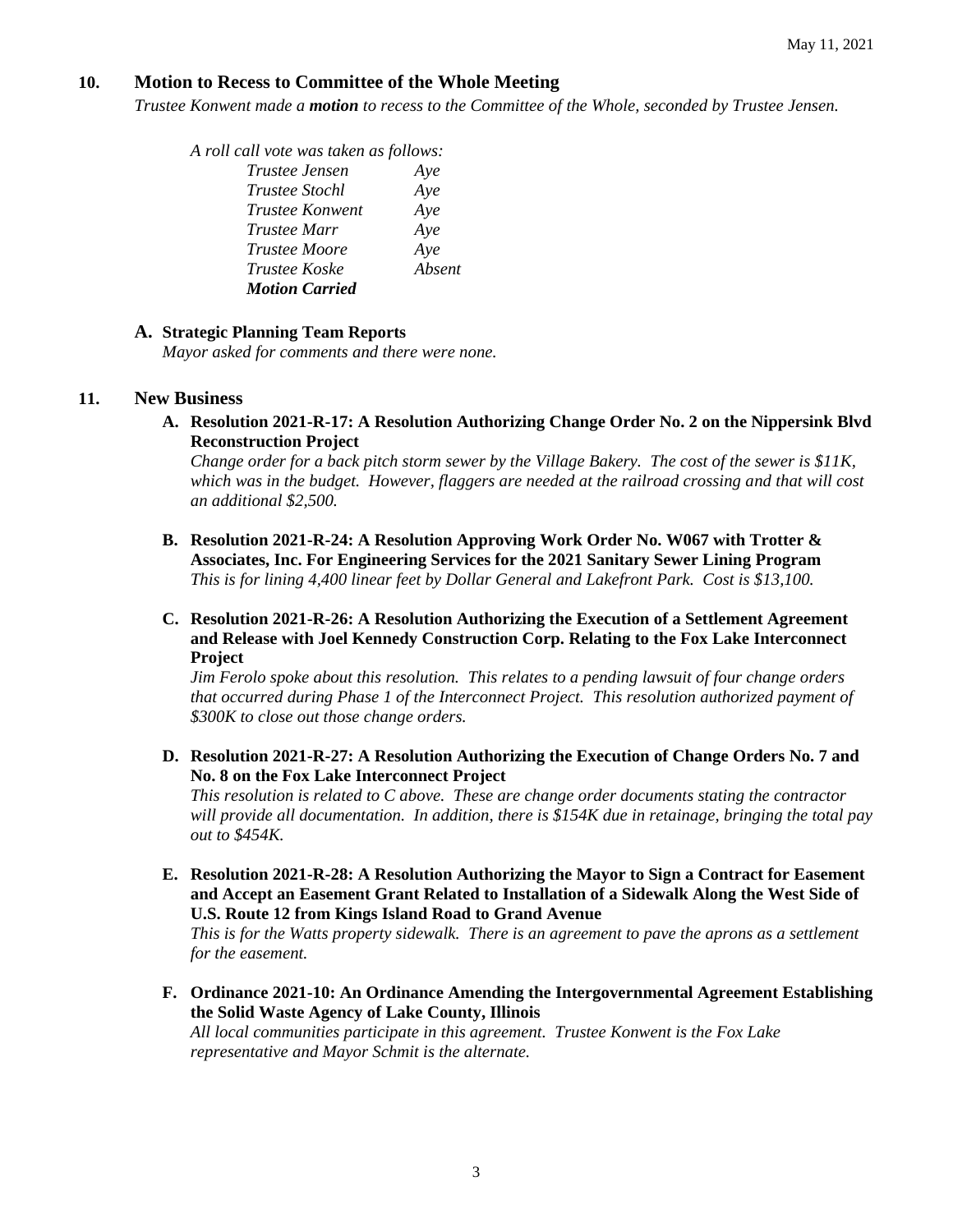**G. Ordinance 2021-11: An Ordinance Transferring a Special Use to Operate a Self-Storage Facility and Outdoor Storage of Motor Vehicles at the Property at 1258 S. Route 12, Fox Lake, Illinois, to ESS Storage Acquisition Forty Eight, LLC**

*The special use permit was established in 2018. In 2019, the Board approved the transfer of the special use permit to Fox Lake Storage, LLC. There is a new buyer. Staff is suggesting approval of a 6-foot fence and all storage kept within the building. By allowing transfer, the special use will renew for another year. This applies to Extra Space Storage only, not the outdoor space. This Ordinance will be removed from the Consent Agenda for further adjustments. It will come before the Board again at the next meeting.* 

**H. Ordinance 2021-12: An Ordinance Amending the Zoning Ordinance of The Village of Fox Lake, Illinois, by Granting Variations to Lorenzo Martinez at 4 Washington Street, Fox Lake, Illinois**

*This was discussed at the last Board Meeting. The road will be further from the building, not closer. They also agreed to plant trees.* 

- **I. A Motion to Direct the Petitioners, Gregory Fry & Ellen Allen, to Work with Village Staff to Complete Preliminary & Final Approval Processes as Required by the Zoning Ordinance, for the Plan Generally Consistent with the Conceptual Site Plan Dated 2/12/21 and then Re-Appear Before the P&Z Commission and Village Board for Consideration of Preliminary and Final Approvals of the Planned Unit Development** *This is for 10 units and 19 stall parking.*
- **12. Old Business**

*There is none.* 

**13. Motion to Adjourn from Committee of the Whole and Reconvene Village Board Meeting** *Trustee Konwent made a motion to adjourn from Committee of the Whole and reconvene Village Board Meeting, seconded by Trustee Jensen. All were in favor. Motion carried.* 

> *A roll call vote was taken as follows: Trustee Jensen Aye Trustee Stochl Aye Trustee Konwent Aye Trustee Marr Aye Trustee Moore Aye Trustee Koske Absent Motion Carried*

# **14. Items to be Removed from Consent Agenda**

Ordinance B-2: An Ordinance Transferring a Special Use to Operate a Self-Storage Facility and Outdoor Storage of Motor Vehicles at the Property at 1258 S. Route 12, Fox Lake, Illinois, to ESS Storage Acquisition Forty Eight, LLC

Trustee Stochl removed item B-3: An Ordinance Amending the Zoning Ordinance of The Village of Fox Lake, Illinois, by Granting Variations to Lorenzo Martinez at 4 Washington Street, Fox Lake, Illinois

# **15. Consent Agenda**

All items listed on the Consent Agenda are considered to be routine by the Village Board and will be enacted by one motion. There will be no separate discussion of these items unless a Trustee so requests, in which event the item will be removed from the general order of business and considered under the Approval of Exceptions.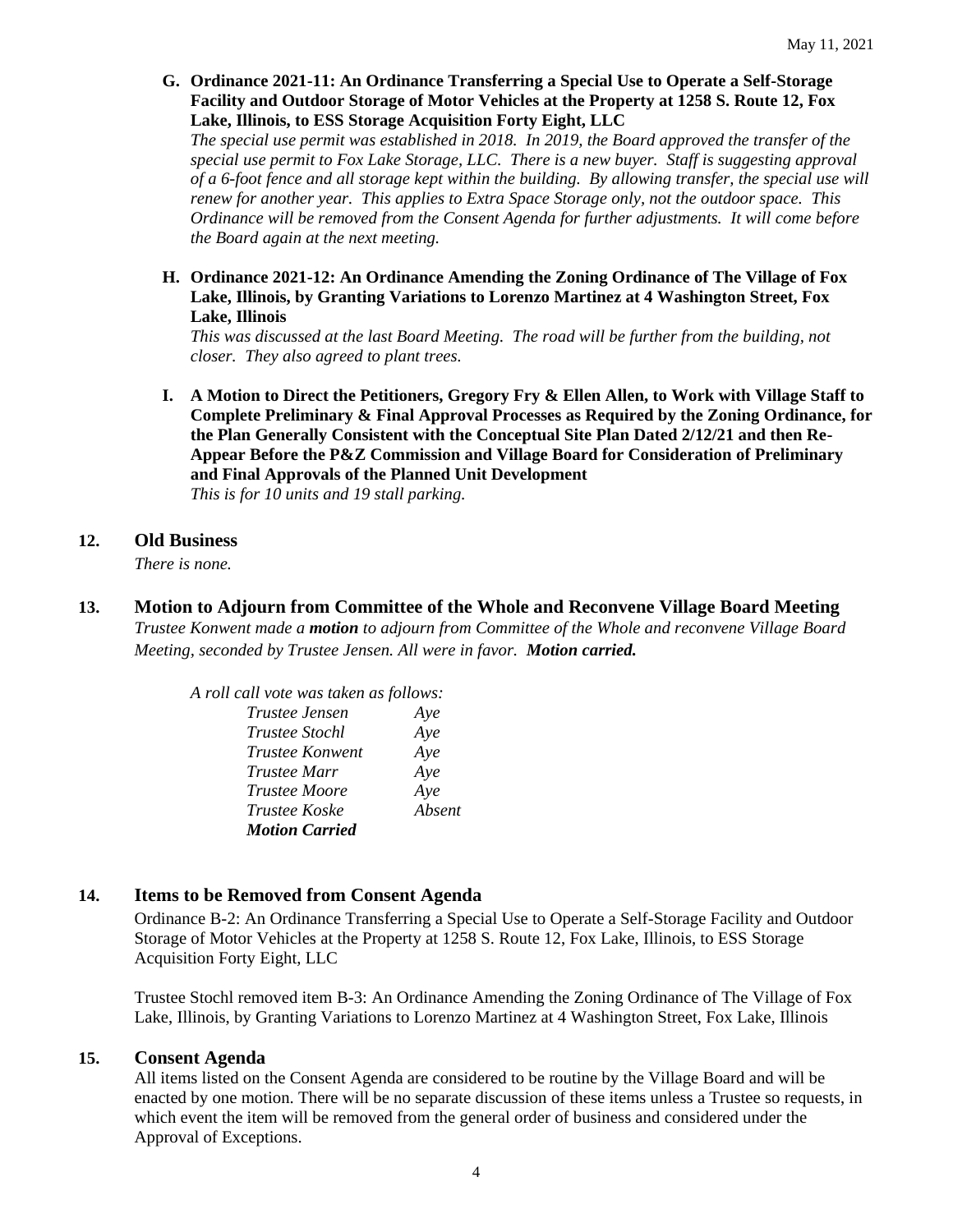#### **A. Resolutions**

- 1. Resolution 2021-R-17: A Resolution Authorizing Change Order No. 2 on the Nippersink Blvd Reconstruction Project
- 2. Resolution 2021-R-24: A Resolution Approving Work Order No. W067 with Trotter & Associates, Inc. For Engineering Services for the 2021 Sanitary Sewer Lining Program
- 3. Resolution 2021-R-28: A Resolution Authorizing the Mayor to Sign a Contract for Easement and Accept an Easement Grant Related to Installation of a Sidewalk Along the West Side of U.S. Route 12 from Kings Island Road to Grand Avenue
- 4. Resolution 2021-R-22: A Resolution Authorizing the Mayor to Sign an Amendment to Contract for Easement for the Trinski Easement Related to Phase I of the Interconnect Sewer and Water Improvements

#### **B. Ordinances**

1. Ordinance 2021-05: An Ordinance Amending the Intergovernmental Agreement Establishing the Solid Waste Agency of Lake County, Illinois

#### **C. Motions**

1. A Motion to Direct the Petitioners, Gregory Fry & Ellen Allen, to Work with Village Staff to Complete Preliminary & Final Approval Processes as Required by the Zoning Ordinance, for the Plan Generally Consistent with the Conceptual Site Plan Dated 2/12/21 and then Re-Appear Before the P&Z Commission and Village Board for Consideration of Preliminary and Final Approvals of the Planned Unit Development

*Trustee Jensen made a motion to move that items, Resolutions A 1-3, Ordinances B 1, and Motions C 1, be established as the Consent Agenda for this meeting by unanimous vote, seconded by Trustee Konwent.*

*A roll call vote was taken as follows:* 

| Trustee Jensen        | Aye    |
|-----------------------|--------|
| <b>Trustee Stochl</b> | Aye    |
| Trustee Konwent       | Aye    |
| <i>Trustee Marr</i>   | Aye    |
| <i>Trustee Moore</i>  | Aye    |
| <i>Trustee Koske</i>  | Absent |
| <b>Motion Carried</b> |        |

*Trustee Konwent made a motion that the consent agenda as established by the prior motion be passed, seconded by Trustee Jensen.*

*A roll call vote was taken as follows:* 

| <i>Trustee Jensen</i>  | Aye    |
|------------------------|--------|
| <i>Trustee Stochl</i>  | Aye    |
| <i>Trustee Konwent</i> | Aye    |
| <i>Trustee Marr</i>    | Aye    |
| <i>Trustee Moore</i>   | Aye    |
| <i>Trustee Koske</i>   | Absent |
| <b>Motion Carried</b>  |        |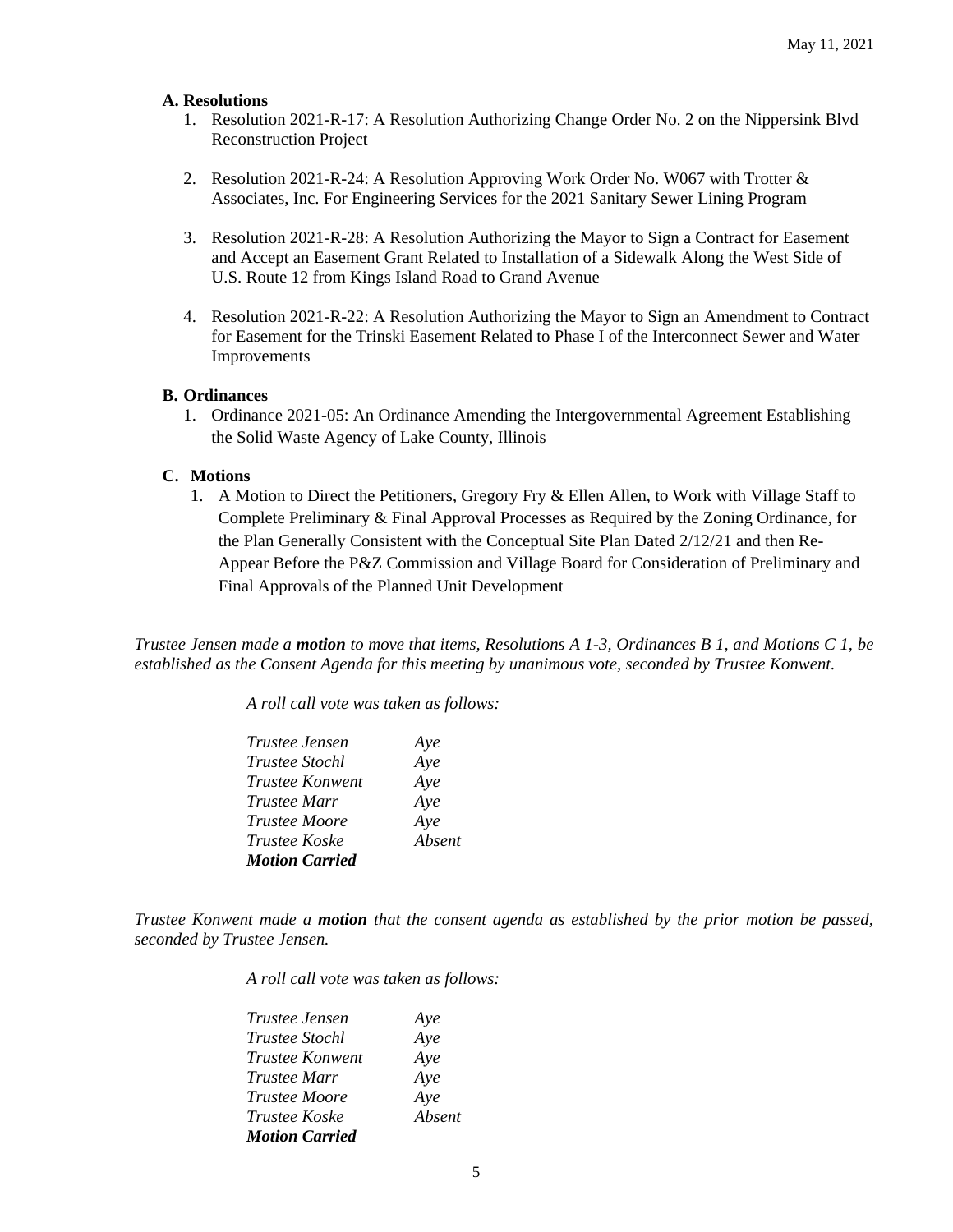# **16. Resolution 2021-R-26: A Resolution Authorizing the Execution of a Settlement Agreement and Release with Joel Kennedy Construction Corp. Relating to the Fox Lake Interconnect Project**

*Trustee Jensen made a motion to authorize the execution of a Settlement Agreement and Release with Joel Kennedy Construction Corp. relating to the Fox Lake Interconnect Project, seconded by Trustee Konwent.*

*A roll call vote was taken as follows:* 

| <i>Trustee Jensen</i> | Aye    |
|-----------------------|--------|
| <i>Trustee Stochl</i> | Aye    |
| Trustee Konwent       | Aye    |
| <i>Trustee Marr</i>   | Aye    |
| <i>Trustee Moore</i>  | Aye    |
| Trustee Koske         | Absent |
| <b>Motion Carried</b> |        |

# **17. Resolution 2021-R-27: A Resolution Authorizing the Execution of Change Orders No. 7 and No. 8 on the Fox Lake Interconnect Project**

*Trustee Stochl made a motion to authorize the execution of Change Orders No.7 and No.8 on the Fox Lake Interconnect Project, seconded by Trustee Jensen.*

*A roll call vote was taken as follows:* 

| Trustee Jensen        | Aye    |
|-----------------------|--------|
| <i>Trustee Stochl</i> | Aye    |
| Trustee Konwent       | Aye    |
| <i>Trustee Marr</i>   | Aye    |
| <i>Trustee Moore</i>  | Aye    |
| <i>Trustee Koske</i>  | Absent |
| <b>Motion Carried</b> |        |

# **18. Approval of Exceptions**

Ordinance B-3: An Ordinance Amending the Zoning Ordinance of The Village of Fox Lake, Illinois, by Granting Variations to Lorenzo Martinez at 4 Washington Street, Fox Lake, Illinois

*Trustee Jensen made a motion to amend the Zoning Ordinance of the Village of Fox Lake, Illinois, by Granting Variations to Lorenzo Martinez at 4 Washington Street, Fox Lake, Illinois, seconded by Trustee Konwent.*

*A roll call vote was taken as follows:* 

| Trustee Jensen        | Aye    |
|-----------------------|--------|
| <i>Trustee Stochl</i> | No     |
| Trustee Konwent       | Aye    |
| <i>Trustee Marr</i>   | Aye    |
| <i>Trustee Moore</i>  | Aye    |
| Trustee Koske         | Absent |
| <b>Motion Carried</b> |        |

# **19. For the Good of the Order**

*Trustee Marr asked if there is someone watering the new trees that were planted. Kealan said there are tubes installed to water the trees.*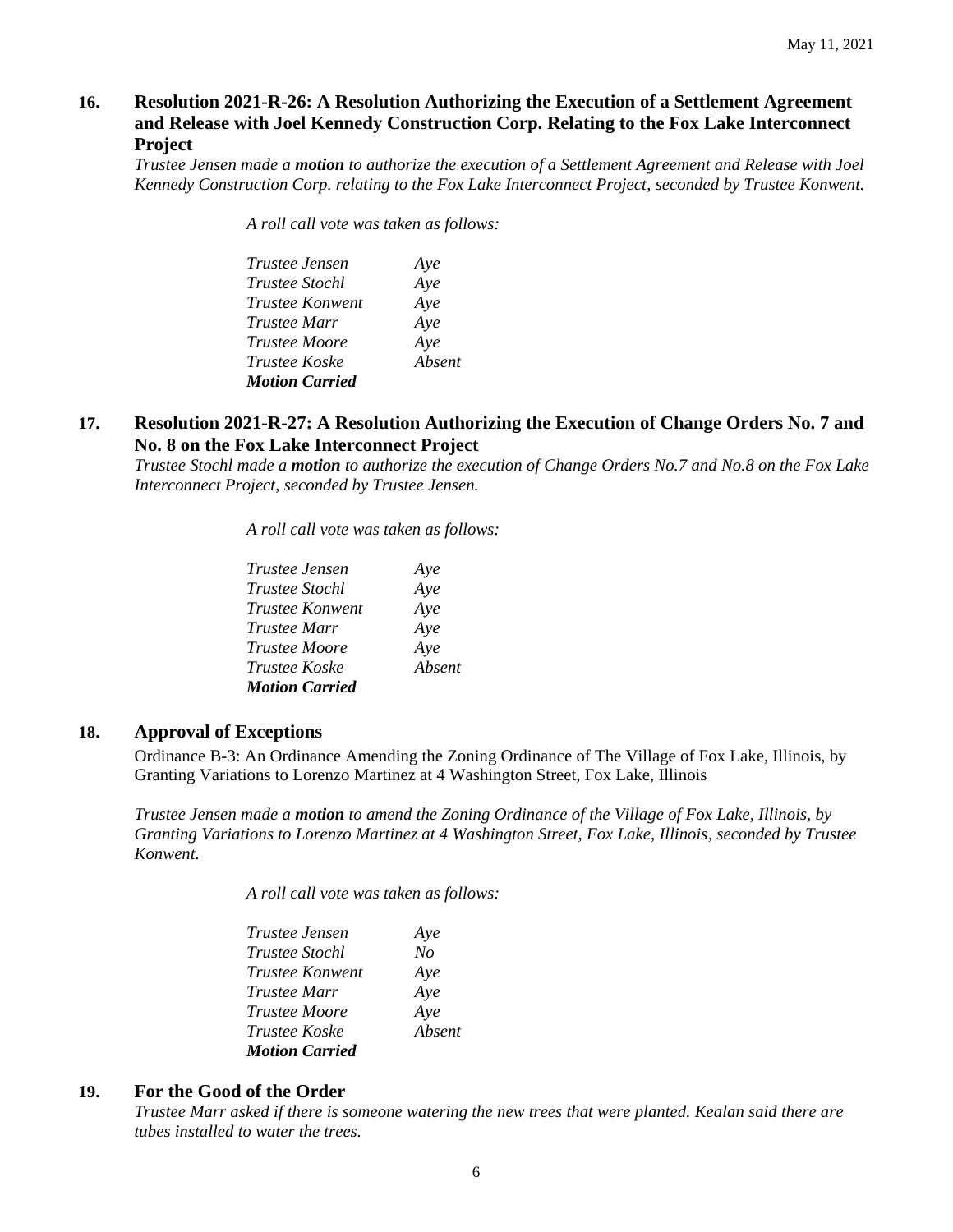# **20. Audience Comments**

*The resident of 41 Riverview said his neighbor at 43 Riverview has a retaining wall that has collapsed three times. The wall is in disarray. Sand and dirt are coming onto his property. There is currently a tarp on the wall and it is an eye sore. Code enforcement says this is not acceptable. His attorney has been in contact with Village staff. Mayor said someone will be in contact by the end of the week.* 

# **21. Reconvened Hearing Regarding the Special Use Permit for the Property Located at 100 S. Route 12, Fox Lake, Illinois.**

*Mayor Schmit opened the Hearing. The Special Use Hearing will continue to the Village Board Meeting on June 8, 2021. The 13th Supplemental Findings shall remain in effect.* 

# **22. Public Comment Regarding the Special Use Permit for the Property Located at 100 S. Route 12, Fox Lake, Illinois.**

*Mayor asked for comment and there was none. Mayor Schmit closed the Hearing.* 

# **23. Executive Session**

*Trustee Jensen made a motion to retire into Executive Session at 7:26pm, for discussion on the Reconvened Hearing Regarding the Special Use Permit for the Property Located at 100 S. Route 12, Fox Lake, Illinois; Pending Litigation; Land Acquisition and Collective Bargaining, to include Mayor Schmit, Howard Teegen, Chief Lee, Kealan Noonan and Laura Linehan, seconded by Trustee Konwent.*

*A roll call vote was taken as follows:* 

| <i>Trustee Jensen</i> | Aye    |
|-----------------------|--------|
| <i>Trustee Stochl</i> | Aye    |
| Trustee Konwent       | Aye    |
| <i>Trustee Marr</i>   | Aye    |
| <i>Trustee Moore</i>  | Aye    |
| <i>Trustee Koske</i>  | Absent |
| <b>Motion Carried</b> |        |

# **21. Adjournment (made from Executive Session)**

*Trustee Stochl made a motion to adjourn the meeting at 8:29pm, seconded by Trustee Konwent.*

*A roll call vote was taken as follows:* 

| Trustee Jensen        | Aye    |
|-----------------------|--------|
| <i>Trustee Stochl</i> | Aye    |
| Trustee Konwent       | Aye    |
| <i>Trustee Marr</i>   | Aye    |
| <i>Trustee Moore</i>  | Aye    |
| Trustee Koske         | Absent |
| <b>Motion Carried</b> |        |

**Meeting was adjourned at 8:29P.M.**